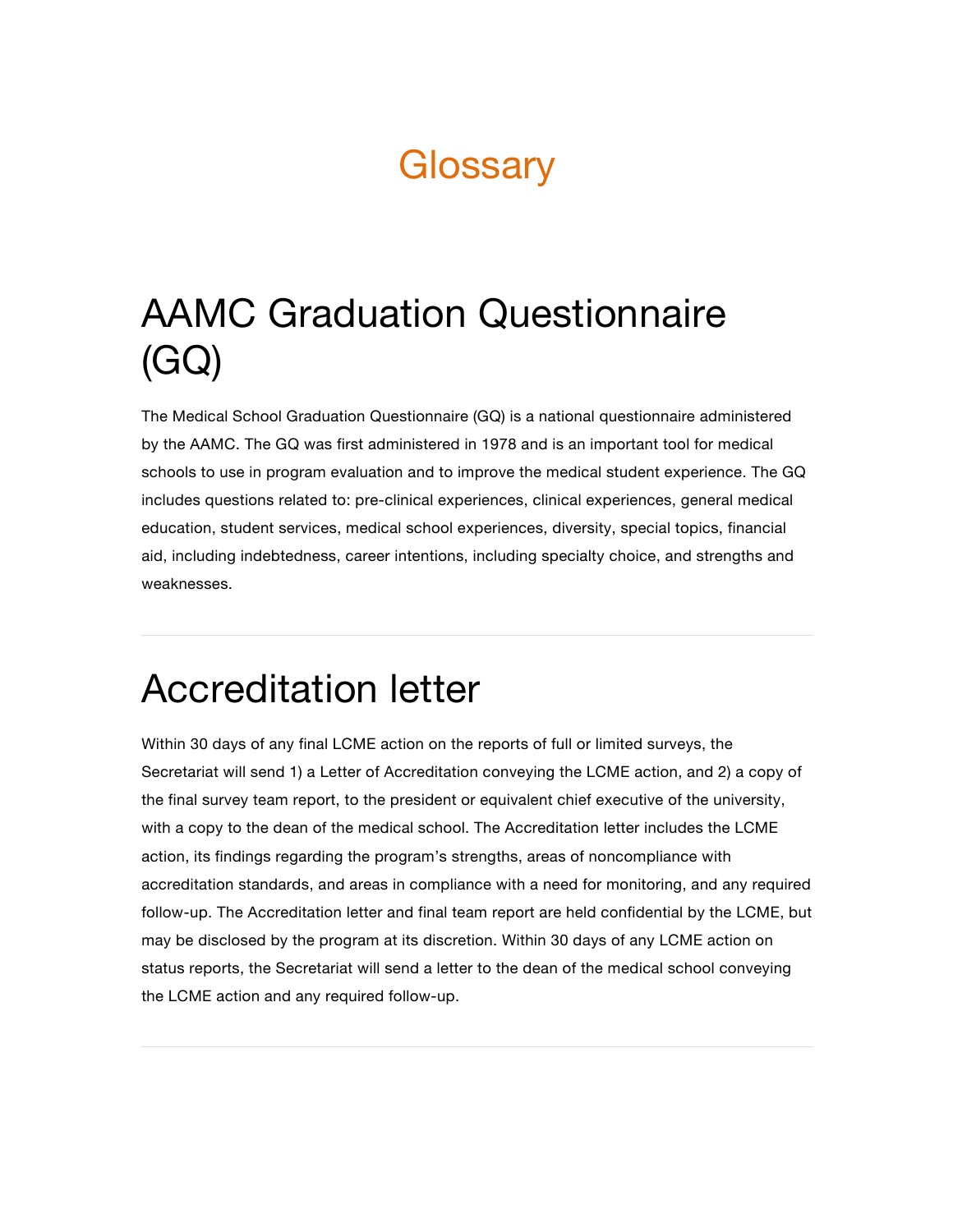## Accreditation withdrawn

Withdrawal of accreditation is an action based on the determination by the LCME, and the CACMS for Canadian schools, that an accredited program exhibits substantial deficiencies in compliance with accreditation standards, and the deficiencies are sufficiently serious, in the LCME's judgment (and the judgment of the CACMS for Canadian schools), to raise concern whether graduates of the program are competent to enter the next stage of their training. Under normal circumstances, a program will have an opportunity to correct serious problems of noncompliance through the mechanisms of limited visits or probationary status before the LCME and the CACMS for Canadian schools take action to withdraw accreditation. However, rapid and precipitous deterioration in the quality of an educational program may be sufficient grounds for withdrawal of accreditation, whether or not a limited visit or probationary period has preceded the decision to withdraw accreditation.

#### Accredited

After obtaining provisional accreditation, a program may obtain full accreditation when all of the following are completed: 1) The program obtains provisional accreditation. 2) The program submits a modified medical educational database and a self-study summary to the LCME. 3) An LCME team completes a full accreditation survey visit that takes place late in the third year or early in the fourth year of the curriculum, and prepares a report of its findings for consideration by the LCME at its next regularly scheduled meeting. 4) The LCME reviews the survey team's report and determines that the program leading to the M.D. degree fully complies with all LCME accreditation standards. 5) The LCME votes to grant full accreditation to the program for the balance of an eight-year term that begins when the program was granted preliminary accreditation status.

### Accredited, on probation

Accreditation with probation is an action based on determination by the LCME, and the CACMS for Canadian schools, that an accredited program is not in substantial compliance with accreditation standards. Such a determination may be based on the LCME's judgment,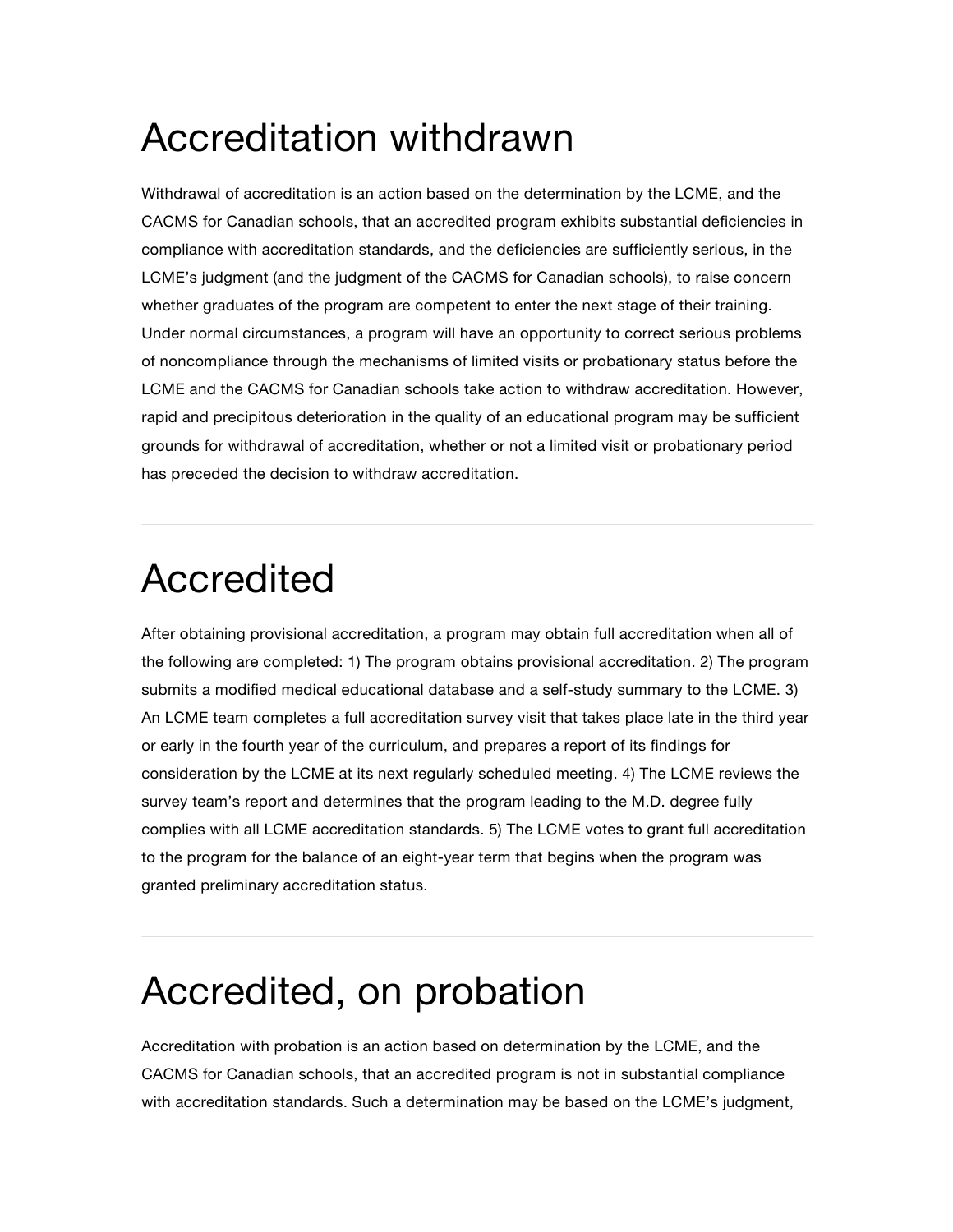and the judgment of CACMS for Canadian schools, that the areas of noncompliance have seriously compromised the quality of the medical education program, or that the program has failed to make satisfactory progress in achieving compliance after having been granted ample opportunity to do so. Programs placed on probation retain their accredited status with all of the rights and privileges conveyed by such status, but are subject to withdrawal of accreditation if noncompliance issues are not satisfactorily addressed by the completion of a period not to exceed twenty-four months, unless the period for achieving compliance is extended for good cause by the LCME and by the CACMS for Canadian schools. Any program placed on probation must promptly notify all enrolled students, those newly accepted for enrollment, and those seeking enrollment, of this accreditation status; failure to do so may result in withdrawal of accreditation. More information is available in the LCME Rules of Procedure; see "Accreditation with Probation" and Appendix B.

#### Accredited, on warning

Warning is an action that may be taken based on identification of: 1) one or more areas of noncompliance of recent origin that will, if not corrected promptly (within 12-24 months as determined by the LCME), seriously compromise the ability of the school to conduct the educational program; or 2) one or more areas of noncompliance identified in a previous survey visit that have not been adequately addressed in the interim or have re-emerged as areas of noncompliance. For Canadian medical education programs, warning by the LCME and/or the CACMS will be binding on both. Warning is not subject to appeal. An educational program is not required to notify students and the public about a "warning" action, but is free to do so. The LCME must notify the U. S. Department of Education and the relevant regional (institutional) accreditor that a program has been placed on warning. An educational program given a warning will be informed of the timeframe for correction of identified areas of noncompliance. At the conclusion of that time, the LCME will make a decision about accreditation status. If in the judgment of the LCME, sufficient progress has not been made in a U.S. program by the time specified for correction, probation or withdrawal of accreditation will be imposed. For a Canadian program, if the LCME and/or the CACMS does/do not believe that sufficient progress has been made, probation or withdrawal of accreditation will be imposed.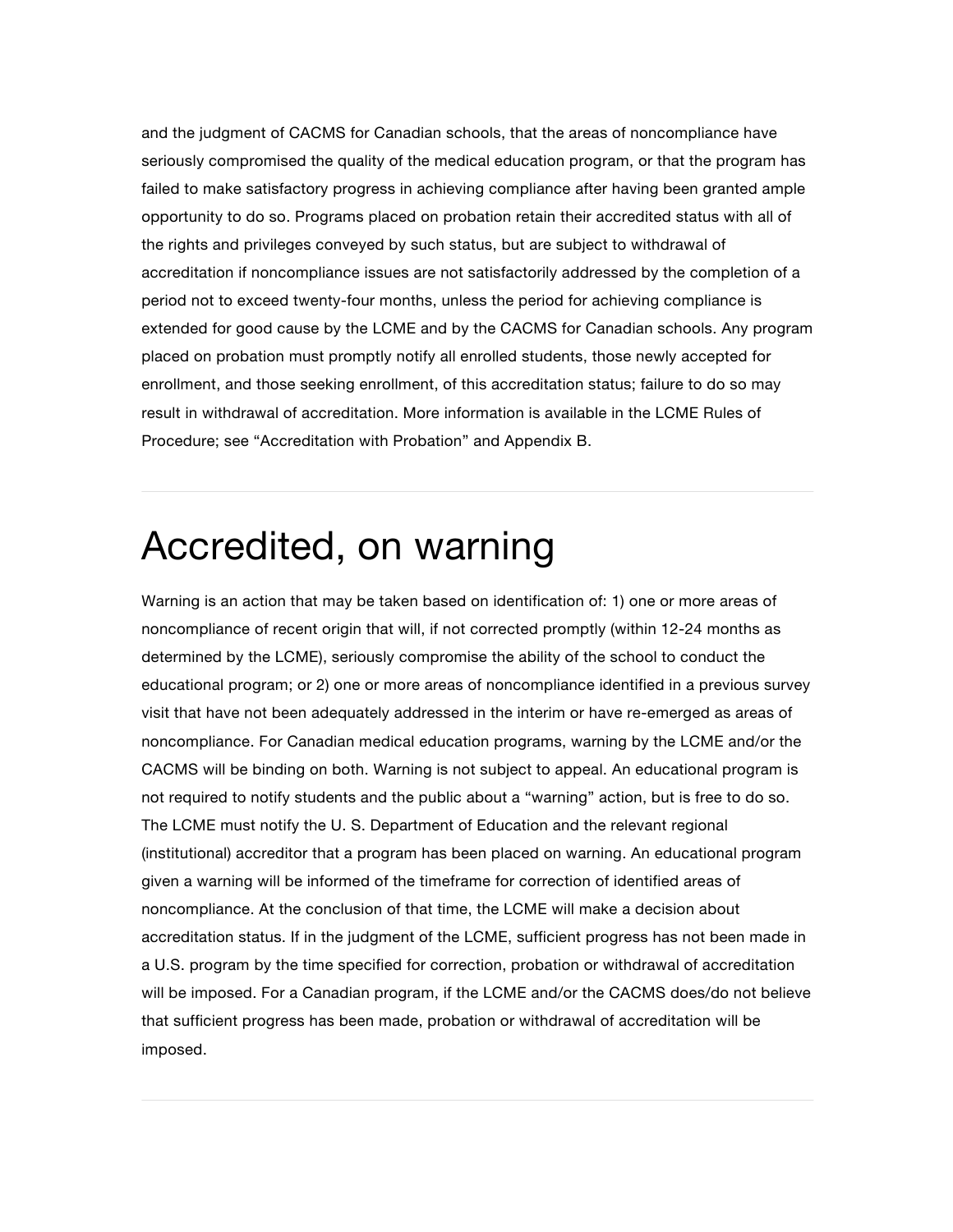## Accredited, preliminary status

A program may obtain preliminary accreditation when all of the following are completed: 1) The program obtains Candidate School status. 2) An LCME survey team completes a survey visit and prepares a report of its findings for consideration by the LCME at its next regularly scheduled meeting. 3) The LCME reviews the survey team's report and determines that the program meets the standards outlined in the LCME document, Guidelines for New and Developing Medical Schools. 4) The LCME votes to grant preliminary accreditation to the program for an entering class in an upcoming academic year. Once preliminary accreditation is granted, the program may begin to recruit applicants and accept applications for enrollment.

## Accredited, provisional status

A program may obtain provisional accreditation when all of the following are completed: 1) The program obtains preliminary accreditation. 2) The program submits a modified medical educational database and a self-study summary to the LCME. 3) An LCME survey team completes a limited survey visit prior to the midpoint of the second year of the curriculum to review implementation progress and the status of planning for later stages of the program. The survey team prepares a report of its findings for consideration by the LCME at its next regularly scheduled meeting. 4) The LCME reviews the survey team's report and determines that the program meets the standards outlined in the LCME document, Guidelines for New and Developing Medical Schools. 5) The LCME votes to grant provisional accreditation to the program. Once provisional accreditation has been granted, students enrolled in the program may continue into their third and fourth years of medical education, and the program may continue to enroll new students.

# Action plan

The action plan is a document prepared by the school to describe how they will address the issues identified in the accreditation letter informing them that they are on probation. This takes place prior to the post-probation visit.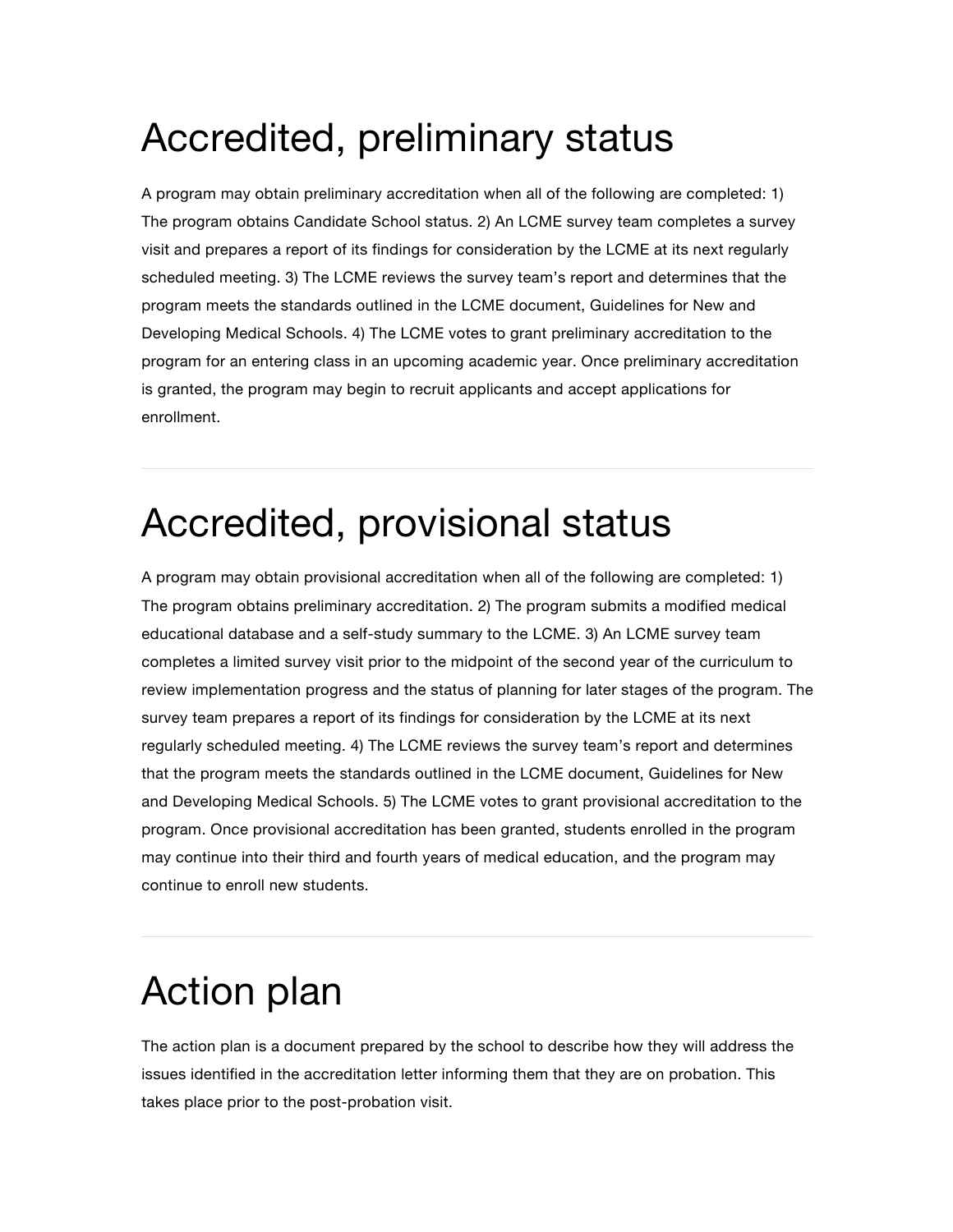## Active learning

A type of learning where the student 1) independently, or collaboratively with peers, identifies learning objectives and seeks the information necessary to meet the objectives and/or 2) independently identifies, prepares, and discusses information in a way that contributes to group learning. In active learning, the learner has a role in defining his or her own learning outcomes and/or those of his or her peers.

#### Adverse action

Denial or withdrawal of accreditation.

# Appeal:

Programs may appeal adverse actions (these include denial or withdrawal of accreditation), and may request a Reconsideration when placed on probation. More information about appeals and reconsiderations is available in Appendix B of the LCME Rules of Procedure.

# Applicant school

A program obtains "Applicant School" status after: 1) The program remits the \$25,000 application fee to the LCME in order to begin the process of applying for preliminary accreditation, and 2) the LCME and CACMS Secretariat determine that the school meets the basic eligibility requirements to apply for accreditation (i.e., a current or anticipated charter in the U.S. or Canada and plans to offer the educational program in the U.S. or Canada). Applicant Schools are not accredited and may not recruit or advertise for applicants or accept student applications.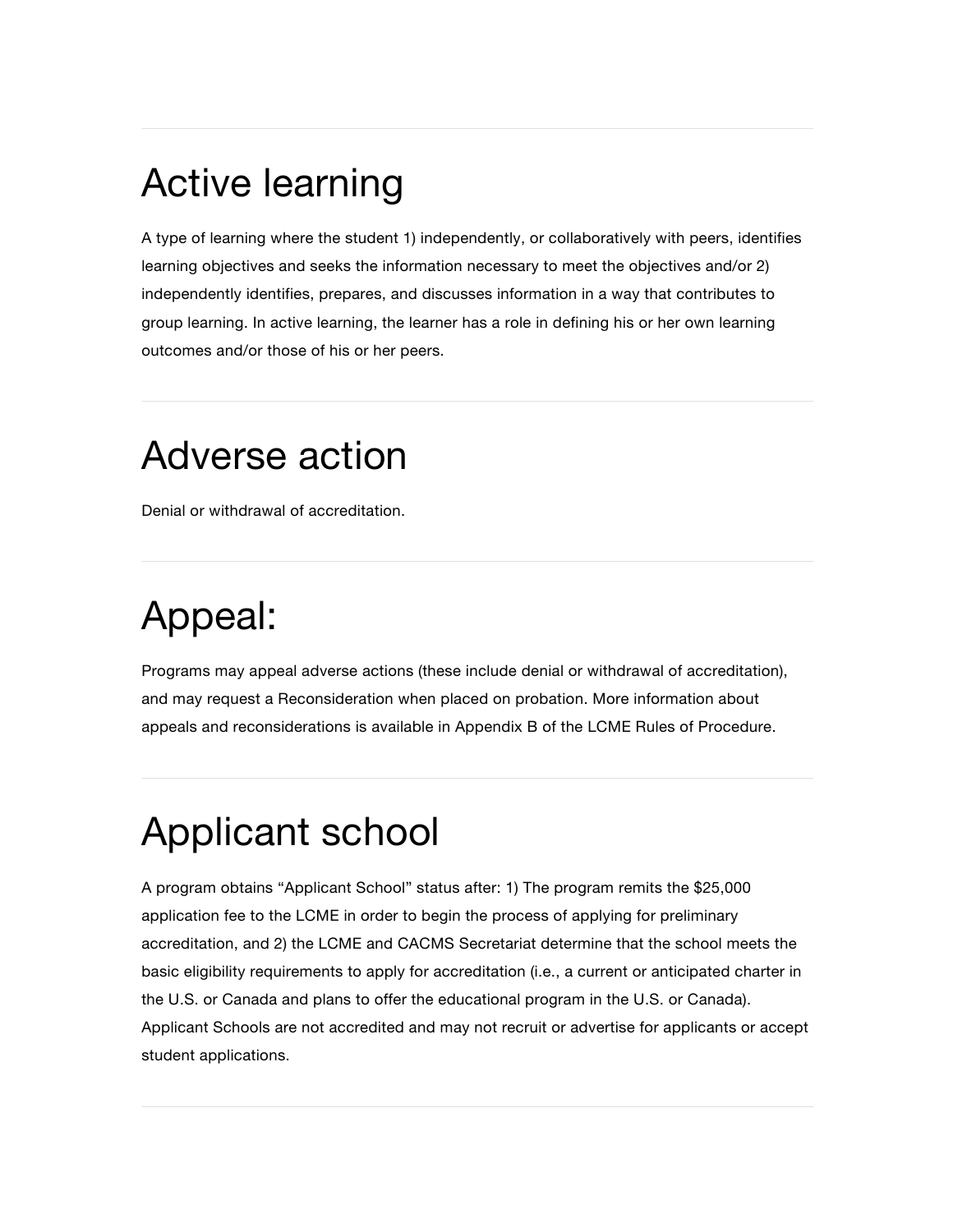### Branch campus

Any affiliated location where one or more students may spend six or more months engaged in undergraduate medical education. Factors to assess when determining a program's readiness to open a branch campus include the adequacy of systems that will allow students to access support services while away from the main campus and whether the program has demonstrated consistent central authority across campuses.

## Branch campus expansion proposal

Programs are required to notify the LCME of any plans to create a new campus or if the educational program at an existing distributed campus is being expanded to include more years of the curriculum. Programs are asked to submit documentation supporting the adequacy of resources to support this change. The LCME will determine if changes in the program's accreditation status or term are warranted, or if any follow-up is needed.

## Candidate School

A program obtains "Candidate School" status when all of the following are completed: 1) The program submits a completed Modified Medical Education Database and self-study document to the LCME for review. 2) Those documents are favorably reviewed by the LCME (and, for Canadian schools, also by the CACMS). 3.) The LCME approves the program to be granted a survey visit for preliminary accreditation. Candidate Schools are not accredited and may not recruit or advertise for applicants or accept student applications.

### Class size increase proposal

Accreditation is awarded to a program of medical education based on the judgment that there is an appropriate balance between student enrollment and the total resources of the institution, including its faculty, physical and clinical facilities, patient population, and available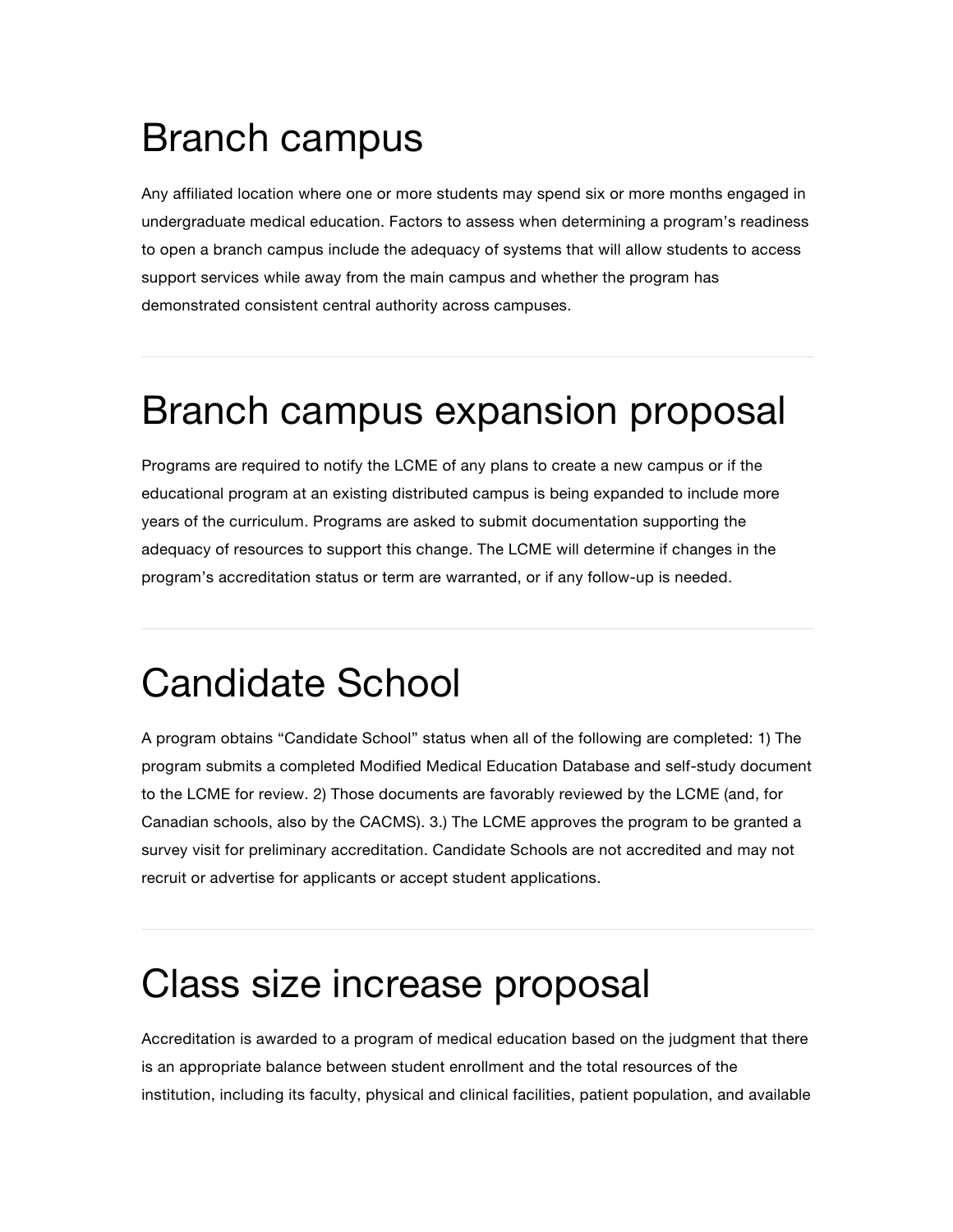funding. Prior notification to the LCME (and the CACMS for Canadian programs) is required when an accredited program plans to modify the educational program, becomes aware that the resources supporting it may change, or wishes to increase student enrollment, such that the balance between enrollment and resources would be substantially altered. Unplanned loss of facilities or clinical teaching sites necessary to deliver the medical education program must be reported immediately. With respect to student enrollment, notification of the LCME and, for Canadian programs, the CACMS, is required by January 1st of the year preceding the anticipated increase if: 1) the entering class size will increase by 10% or greater or by at least 15 students OR there is a cumulative increase of 20% or more over three years. A template is available on the LCME web site to allow schools to document the resources available to support the increase. Notification of class size increases of lesser magnitude should occur before the expanded class matriculates. Changes in the balance between educational resources and class size may trigger a request for additional written information or an unplanned accreditation review or survey.

### Clerkship rotation (only relevant for Canadian medical schools)

A period of time within a discipline as part of the clerkship year. Synonymous with clerkship for U.S. medical schools.

# **Compliance**

The required policy, process, resource, or system is in place and, if required by the standard, there is evidence to indicate that it is effective.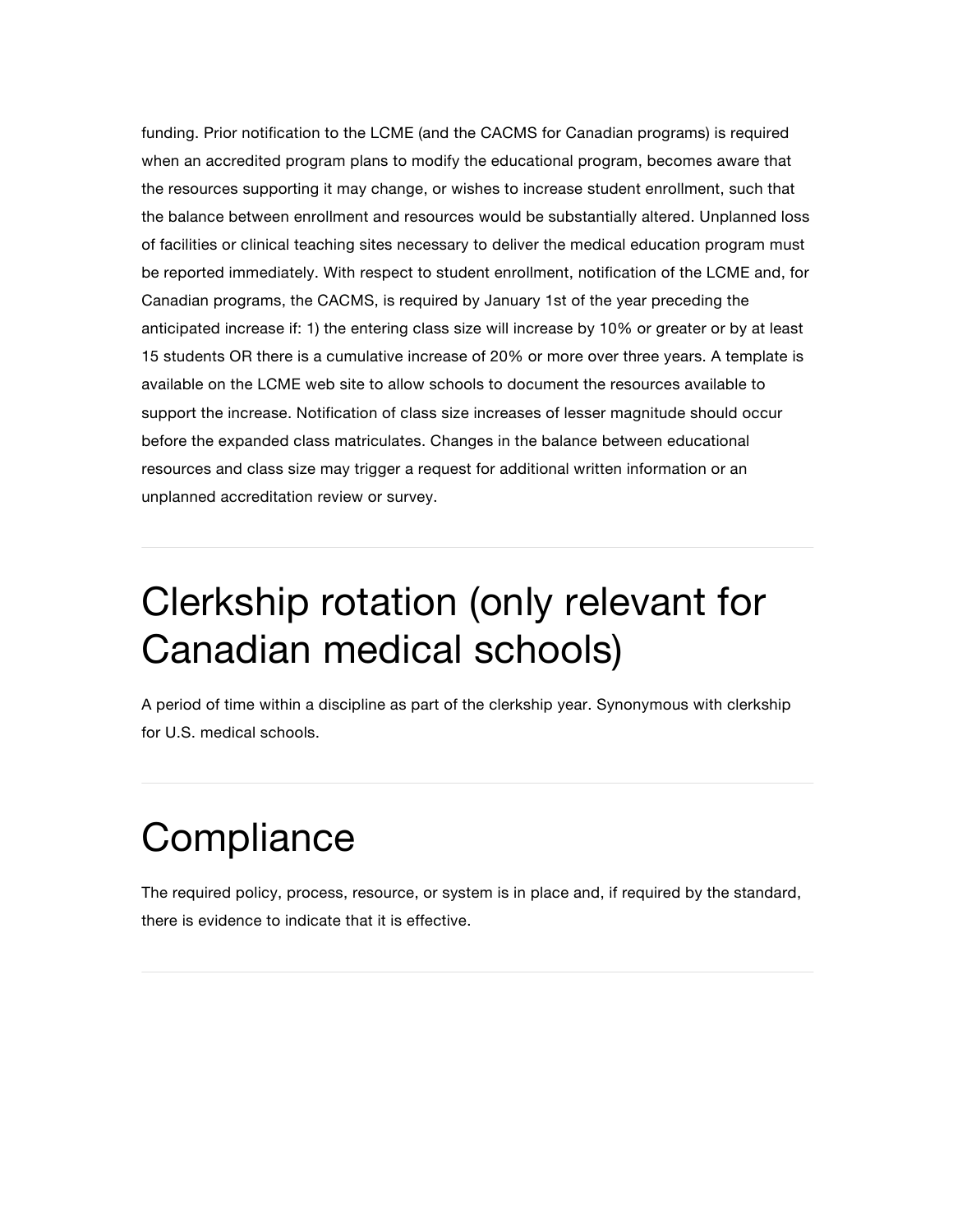# Compliance with a need for monitoring (formerly known as Area in Transition)

1) The medical education program has the required policy, process, resource, or system in place, but there is insufficient evidence to indicate that it is effective. Therefore, monitoring is required to ensure that the desired outcome has been achieved. 2) The medical education program is currently in compliance with the standard, but known circumstances exist that could lead to future noncompliance.

## Curriculum year

An academic period of study usually, but not necessarily, corresponding to an academic year. In most cases, curriculum years correspond to the blocks of time that end with medical students being considered for promotion or graduation.

### Domestic violence and abuse

Includes intimate partner violence, child abuse and neglect, and elder abuse and neglect.

## Educational program (institutional learning) objectives:

Statements of the knowledge, skills, behaviors, and attitudes that medical students are expected to exhibit as evidence of their achievement. Educational program objectives should be stated in outcome-based terms that describe what medical students are expected to demonstrate as a result of their participation in the educational program; they are not statements of what is to be taught nor are they statements of mission or broad institutional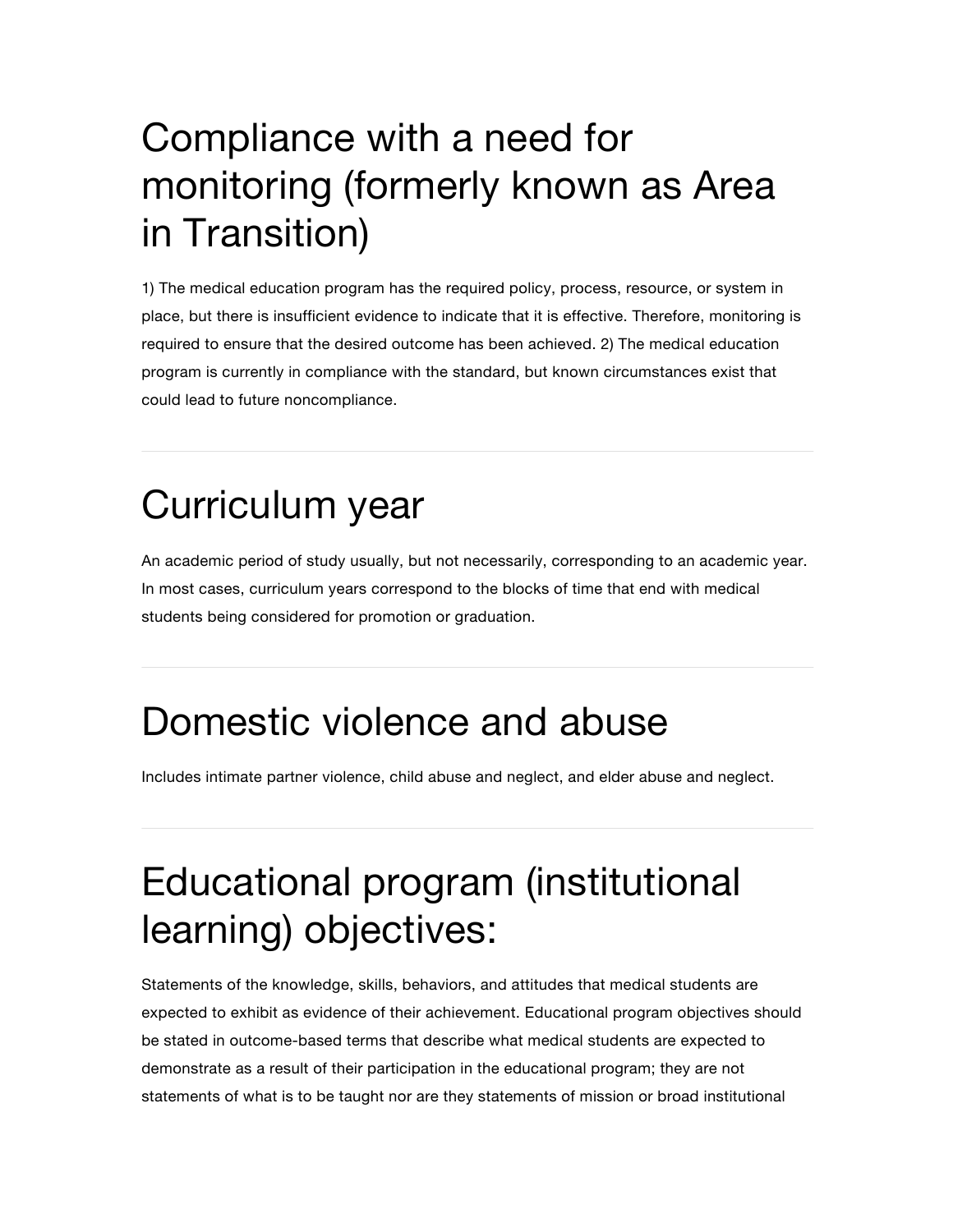purpose. Educational program objectives may include quantitative specifications of desired outcomes (although quantification of learning outcomes is more typical of objectives at the course or clerkship rotation level than those at the programmatic or institutional level). Educational program objectives are a subset of more broadly defined **physician competencies**, which represent general domains of performance for which the profession and the public hold physicians accountable.

### Engaged learning

A type of learning where the student participates in the educational process (is not simply a passive recipient of information) but where a faculty member determines what and how a student should learn. This could include formats such as the audience response ("clicker") system and faculty-led group discussions.

# Fact-finding (Secretariat) visit

A Secretariat fact-finding visit is a type of limited survey. It is conducted by Secretariat staff for purposes of fact-finding and assessment of compliance with accreditation standards and resolution of areas found to be in compliance with a need for monitoring. The team conducting the visit will consist of two members of the LCME Secretariat staff. For a Canadian school, the visit team will consist of one member of the CACMS Secretariat staff and one member of the LCME Secretariat staff. The Secretariat will provide the program with a summary of the documentation required for the Secretariat visit.

### Faculty Accreditation Lead

The Faculty Accreditation Lead is typically a faculty member or senior administrator with extensive knowledge of the school and its programs. This individual manages the self-study process, coordinates the collection of data for the Medical Education Database, and develops the survey visit schedule with the team secretary. The Faculty Accreditation Lead will be the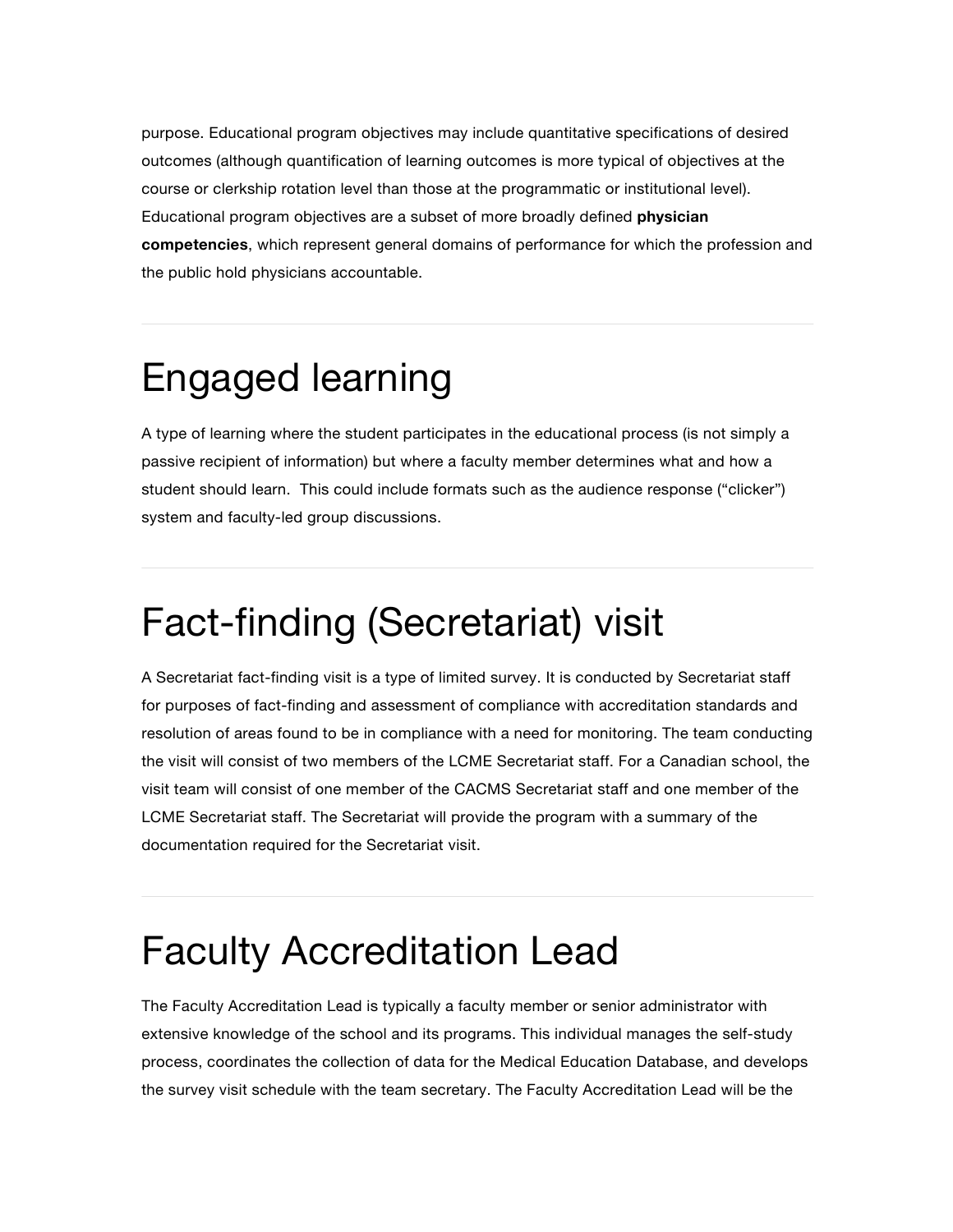primary point of contact with the LCME Secretariat and the survey team secretary. Prior to July 2012, this individual was known as the Self-study Coordinator.

### Faculty Fellow

Established in 1988, the goal of the Faculty Fellow program is to provide schools preparing for a survey visit with first-hand insight into the process and to develop future leaders in medical education and accreditation. By nominating a faculty member to serve on a full survey visit team, the program gains understanding of the Functions and Structure of a Medical School and about how teams evaluate the quality of educational programs.

Fellows are typically assistant or associate deans, department chairs, or senior faculty members who will take a lead role in their program's survey visit, frequently as the Faculty Accreditation Lead. Fellows should be experienced medical school administrators or faculty members who have not participated in an LCME accreditation survey. Fellows will receive guidance and feedback from team members as they are assigned areas of responsibility during the survey visit and in the preparation of the survey report.

Nominees receive training at the LCME-hosted surveyor workshop held during the AAMC Annual Meeting. After participating in their first survey visit, Fellows are eligible to serve on future survey teams. Hotel and travel expenses incurred by Fellows are either their own responsibility or the responsibility of their sponsoring institution. The Faculty Fellow program is limited to schools with upcoming accreditation surveys and to one nominee per school.

# Full survey report

After concluding the survey visit, survey team members compile a written report of their findings. The survey team makes neither recommendations nor decisions regarding the program's accreditation status; the determination of accreditation status is the purview of the LCME and, for Canadian schools, of the CACMS and the LCME. A draft version of the report is sent to both Secretariat offices, and to the CACMS Secretariat for Canadian schools, for a preliminary review to verify that the report is complete and adequately documents the team's findings. It is then circulated to team members and to the dean for review.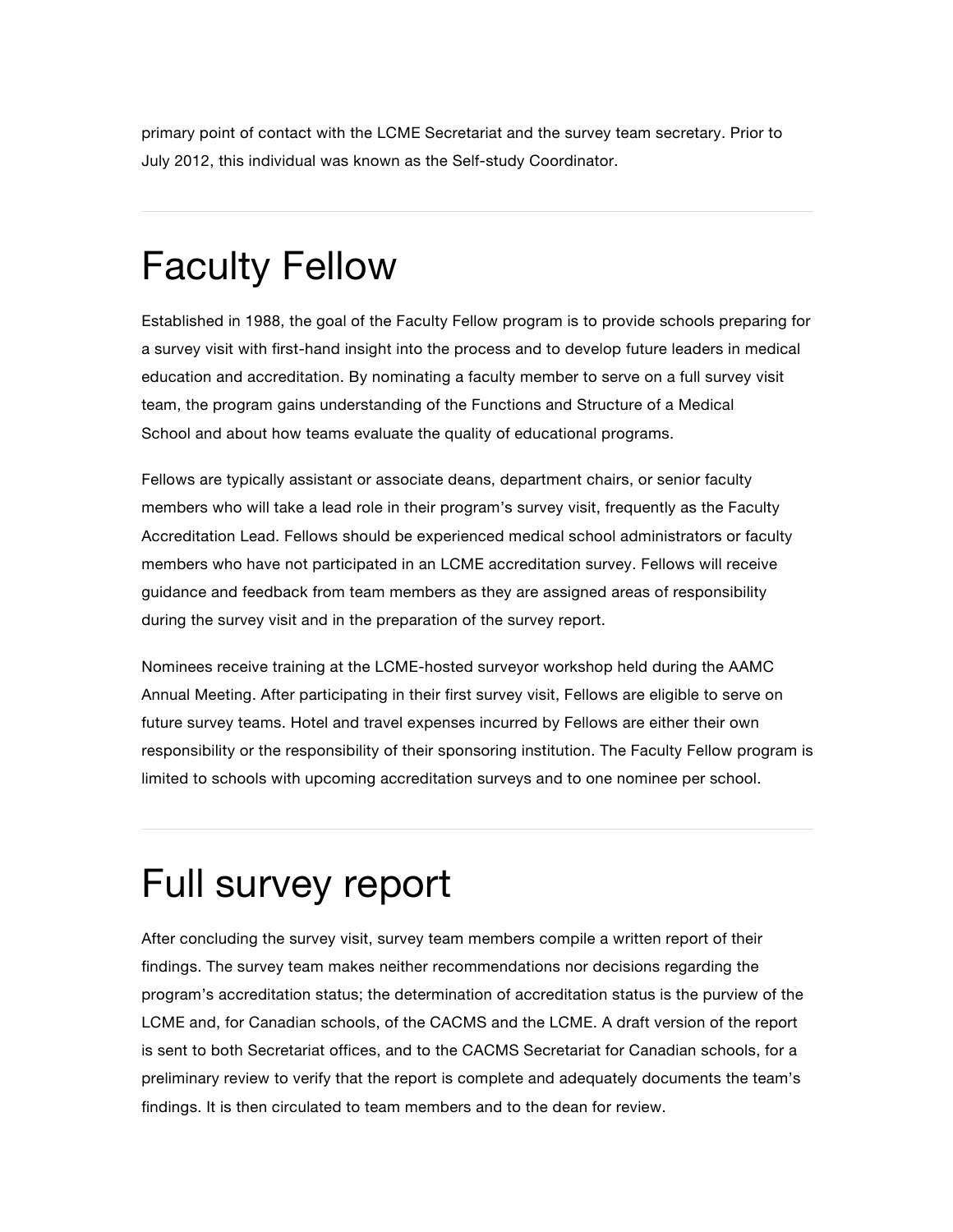## Full survey visit

Programs are normally subject to review on an eight-year cycle. However, the LCME may vote to advance the date of a full survey visit, so that the school has a full review in less than eight years, if there are questions about the sustainability of educational program quality. The survey visit for a full accreditation survey typically begins on Sunday evening with an entrance conference with the dean, and concludes early Wednesday afternoon at exit conferences with the dean and with the chief executive or academic officer of the university.

### Full survey visit team

For schools undergoing a full accreditation survey (requiring self-study and completion of the Medical Education Database), the survey team will normally consists of five to six members. The team typically will include at least one representative of the LCME (either voting member or member of the professional Secretariat staff), at least one physician actively engaged in medical practice ("practitioner"), and one or more medical educators who possess a doctorallevel graduate or professional degree and have held a faculty appointment at an LCMEaccredited medical school ("educator"). One of the team members is designated as the chair of the team. The team chair, typically a current or recent medical school dean or LCME member, functions as the official voice of the team and leads its deliberations. Another member is designated as team secretary, and is responsible for visit preparations and logistics and the compilation of the survey report. The remaining team members will generally include a "faculty fellow" (as noted previously) who functions as a regular team member. In appointing full survey teams, the LCME Secretary responsible will make all reasonable efforts to balance the team in terms of accreditation experience, gender, race, ethnicity, professional expertise, practitioner/educator status, and familiarity with the type of institution being surveyed. Survey teams for Canadian medical schools follow the same guidelines, however the team is appointed by the CACMS Secretariat with the exception of the LCME-appointed member.

### Full-time faculty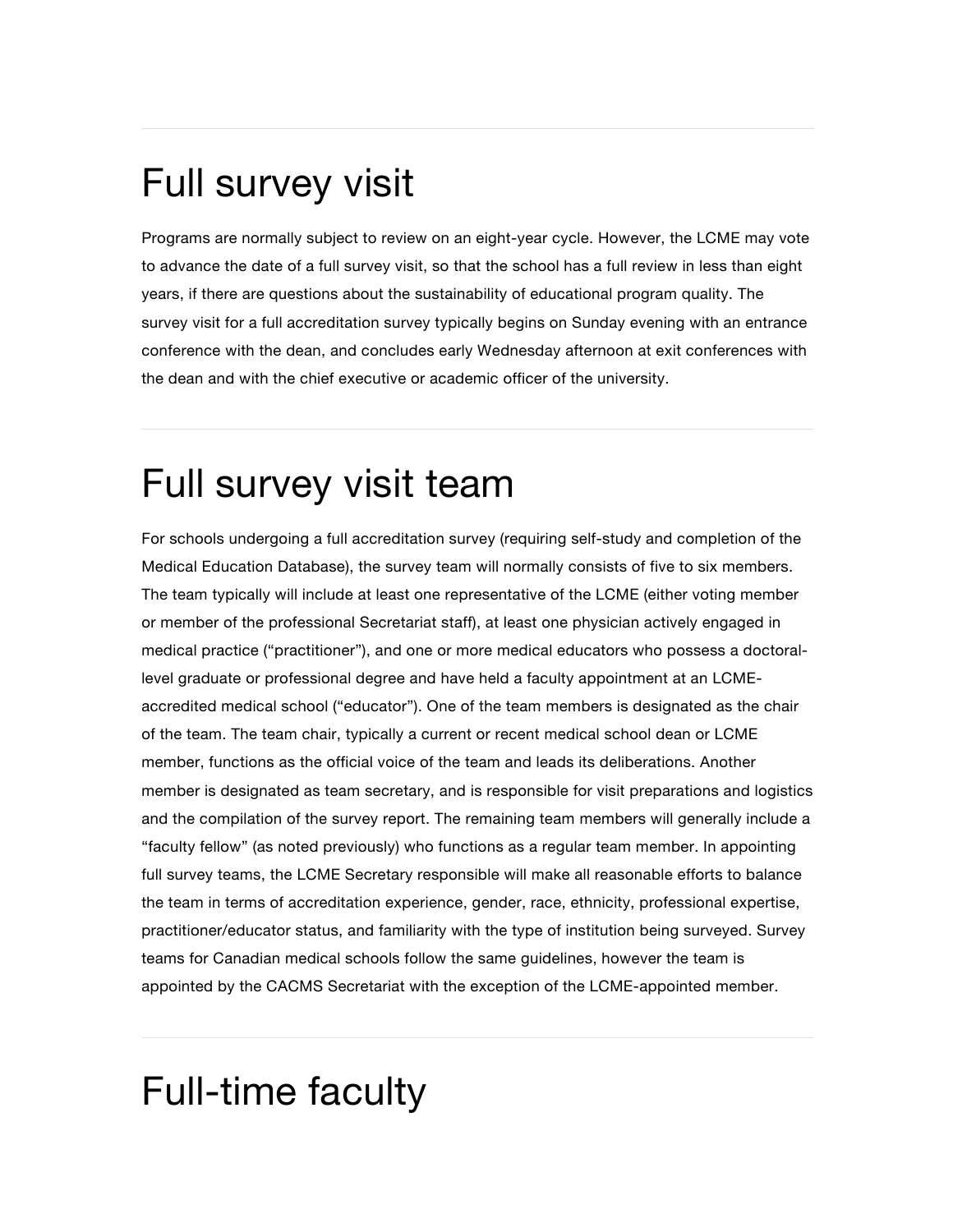All faculty members who are considered by the medical school to be full-time, whether funded by the medical school directly or supported by affiliated institutions and organizations. Reporting of full-time faculty members should include those who meet the preceding definition and who are based in affiliated hospitals or in schools of basic health sciences, or who are research faculty. Do not include residents and clinical fellows or faculty members who do not receive full-time remuneration from institutional sources (i.e., medical school, parent university, or an affiliated hospital or healthcare organization).

## Geographically separate/distributed campus

An instructional site/campus that is distinct from the main campus of the medical school and at which at least one student spends a significant portion of the educational program (i.e., at least six consecutive months or a complete year, as defined above, or more). *Complete questions for standards ED-39 through ED-44 only if the medical school operates one or more geographically separate/distributed campuses.*

# History sheet

A compilation of school's accreditation history, including date of accreditation, visits and actions.

LCME Part I-A Annual Financial Questionnaire (AFQ) and Overview of Organization and Financial **Characteristics**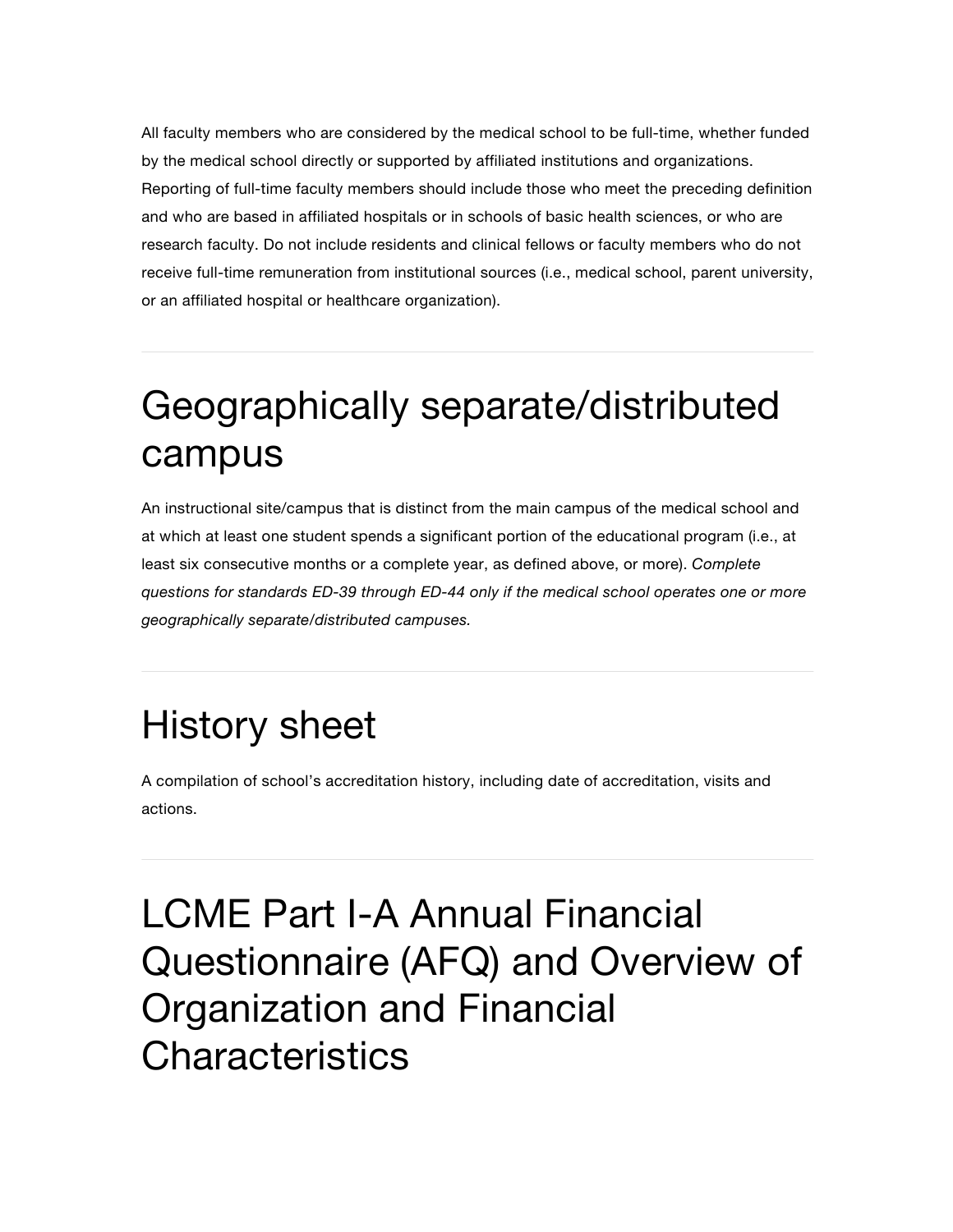The AFQ collects data on the revenues and expenditures for U.S. medical colleges. The annual financial questionnaire is administered by the AAMC's Medical School and Faculty Studies team. The AFQ is a customized Excel workbook that is administered annually to all medical schools with preliminary, provisional, or full LCME accreditation. The questionnaire is mailed each year in mid-September to medical school deans and designated principal business officers with a due date of mid-December. The data are used as a part of the LCME's accreditation efforts as well for benchmarking. Participation is required.

### LCME Part I-B Student Financial Aid **Questionnaire**

The LCME I-B is an annual, required survey that collects institutional level data on financial assistance, grants, loans, work-study, and educational indebtedness for medical students. Responses are compiled for the Annual Student Financial Aid Report distributed to medical school financial aid representatives each spring. The Part I-B questionnaire is administered by the AAMC jointly by the Medical School and Faculty Studies and the Student Financial Aid teams, and is mailed to medical school financial aid administrators in mid-July, with a due date of mid-September.

## LCME Part II Annual Medical School **Questionnaire**

The LCME Part II Annual Medical School Questionnaire collects data on operational characteristics of the educational program leading to the M.D. degree, including details of the curriculum, the demographics and academic antecedents of students admitted to the program, and resources (faculty, residents, educational sites, library, etc.) involved with the educational program. Collective data are summarized in an annual report published in the Journal of the American Medical Association (JAMA) in September. The Part II questionnaire is a web-based survey administered by the American Medical Association's Department of Data Acquisition Services. Information about the questionnaire is emailed to the medical schools each February, with a due date of mid-April.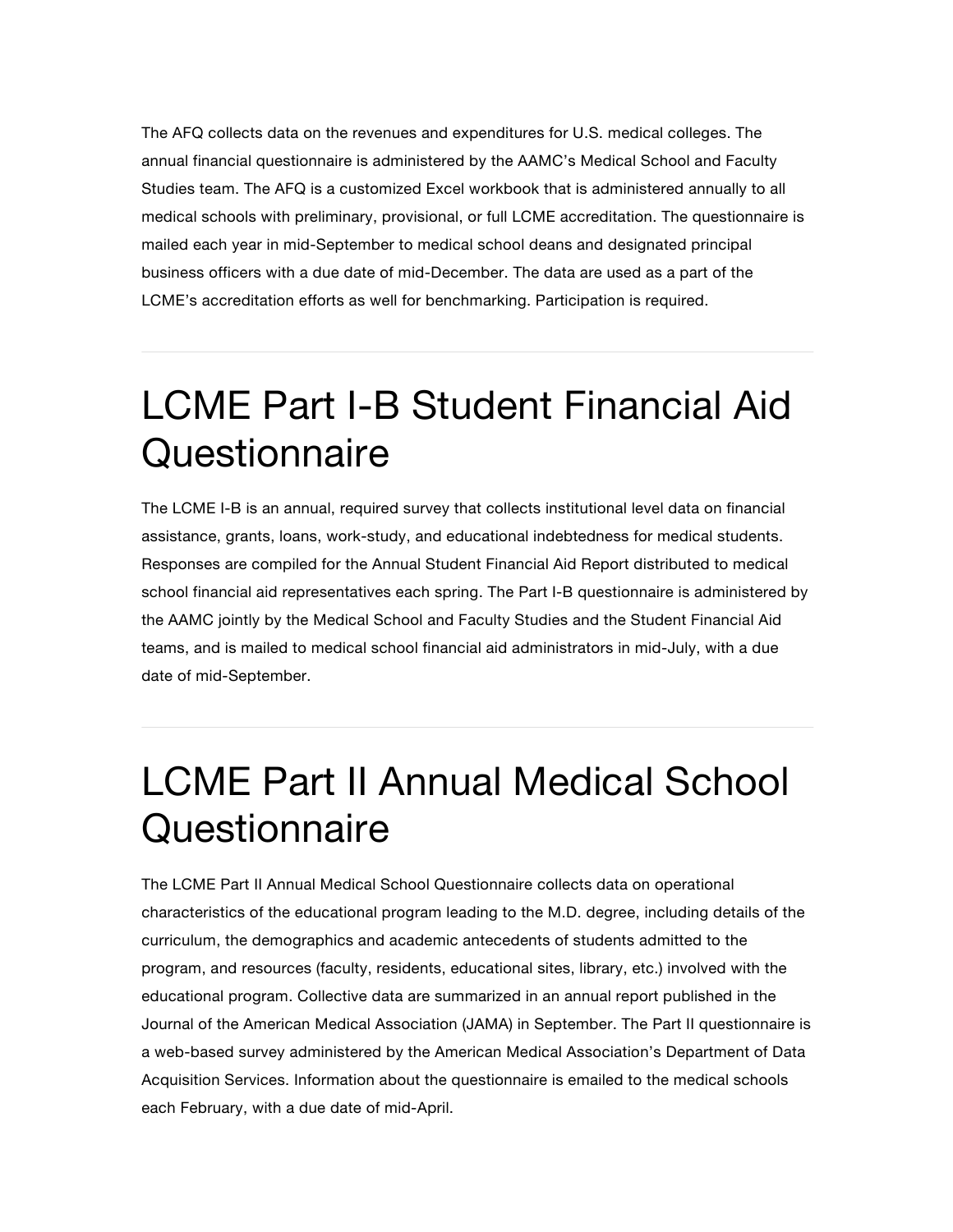## Limited survey

Limited surveys are on-site evaluations conducted by ad hoc survey teams to evaluate the compliance of a medical education program with standards where the program was previously found to be in noncompliance or to be in compliance with a need for monitoring. Generally, the Secretariat will provide the program with instructions regarding the briefing book required for the limited survey about six months prior to the visit. The timeframe for emergent situations may be shorter. However, members of a limited survey team may determine that areas in addition to those noted in the pre-survey materials require evaluation and may include findings regarding those additional areas in the survey report for action by the LCME. The findings of limited surveys and supporting documentation are compiled in a report to the LCME and the dean is given an opportunity to review and comment on the draft report in the same manner as for full accreditation surveys.

## Longitudinal Statistical Summary Report (LSSR)

The Longitudinal Statistical Summary Report (LSSR) is an annual report that presents eight years of data in four categories: School Characteristics, Medical Students, Faculty, and Educational Resources. The data come from the LCME Part I-A, LCME Part I-B, LCME Part II, Tuition and Student Fees Questionnaire, Graduation Questionnaire, Faculty Roster, and SRS. The data displayed in the LSSR are intended to give a snapshot of a medical school in several categories, including enrollment, MCAT scores, graduate indebtedness, tuition and fees, number of faculty, medical school revenues and expenditures, and the length of the curriculum.

# Medical School Profile System

The AAMC's Medical School Profile System (MSPS) houses descriptive data collected from U.S. medical schools by the LCME questionnaires and is maintained by the AAMC's Medical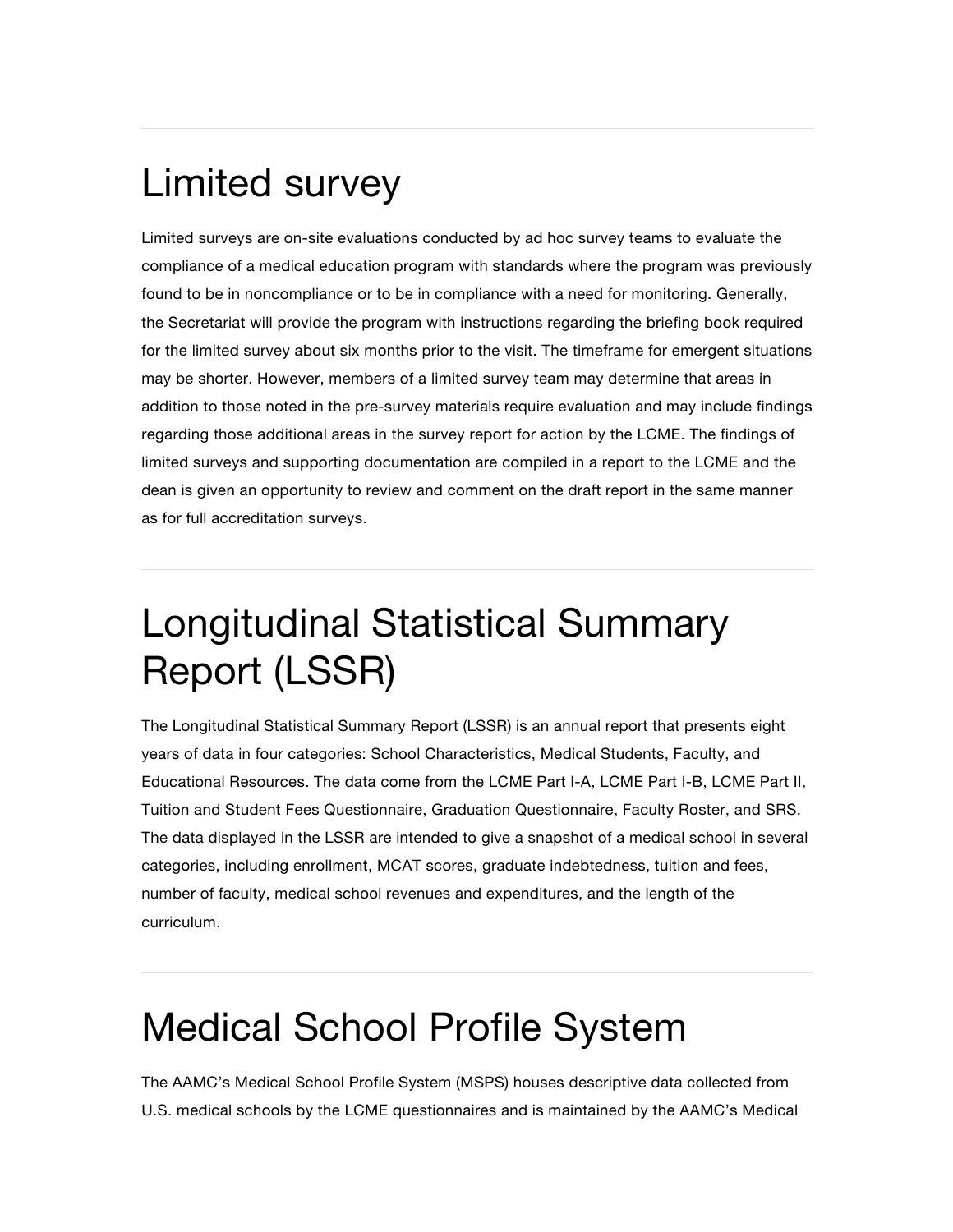School and Faculty Studies team. MSPS reports may be requested by the AAMC's constituency and staff, and by others who have a legitimate need for medical school information.

#### Naming convention

Survey package files should be numbered with clear file names of less than 200 characters. An example file structure would be:

- 1\_of\_8\_self\_study\_summary\_Example\_University.doc
- 2\_of\_8\_independent\_student\_analysis\_Example\_University.doc
- 3\_of\_8\_database\_section\_1\_Example\_University.doc
- 4\_of\_8\_database\_section\_2\_Example\_University.doc
- 5\_of\_8\_database\_section\_3\_Example\_Universit.doc
- 6\_of\_8\_database\_section\_4\_Example\_University.doc
- 7\_of\_8\_database\_section\_5\_Example\_University.doc
- 8\_of\_8\_appendix\_Example\_University.pdf

### Narrative description

Written comments from course or clerkship/clerkship rotation supervisors that assess student performance and achievement in meeting the objectives of the course or clerkship/clerkship rotation, including objectives related to professionalism.

## **Noncompliance**

The medical education program has not met one or more of the requirements of the standard. The required policy, process, resource, or system either is not in place or is in place, but has been found to be ineffective.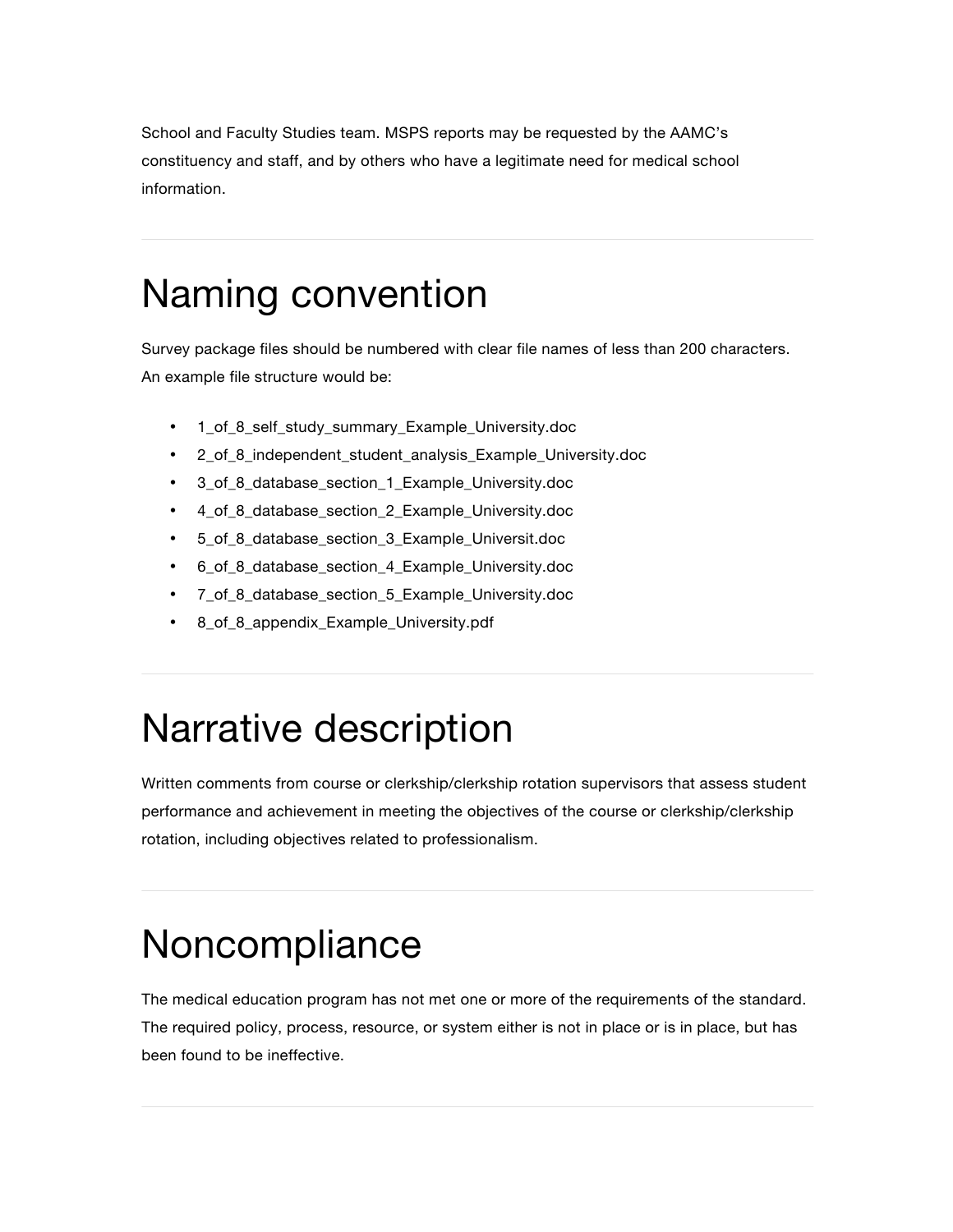### **Observer**

Occasionally, the Secretariat will ask the dean for permission to allow an observer to participate on the survey. Observers may include representatives from the U.S. Department of Education, a regional accrediting agency, or a state education authority, or senior staff from one of the LCME's sponsoring organizations. All observers must affirm that they will adhere to the LCME's confidentiality policies.

# Parallel curriculum (track)

A distinct educational program component for a subset of medical students that: 1) is designed to meet specific educational goals and objectives in addition to the objectives for the standard curriculum, 2) includes additional content and/or methods of assessment from the standard curriculum , and 3) is offered to some medical students during one or more years of the curriculum. For example, a medical school may offer a "rural track" to some medical students as an alternative to some or all of the clerkship rotations completed by students in the standard curriculum. A parallel curriculum may be located at the main campus of the medical school or at a geographically separate/distributed campus.

## Preclinical courses

Courses covering the sciences basic to medicine and introductory clinical skills courses that typically are taught in the first and second years of the curriculum.

#### Presenter worksheet

Interactive PDF form used by members to prepare recommendations for each LCME meeting. A sample template for a full survey and status report are available on the Resources tab.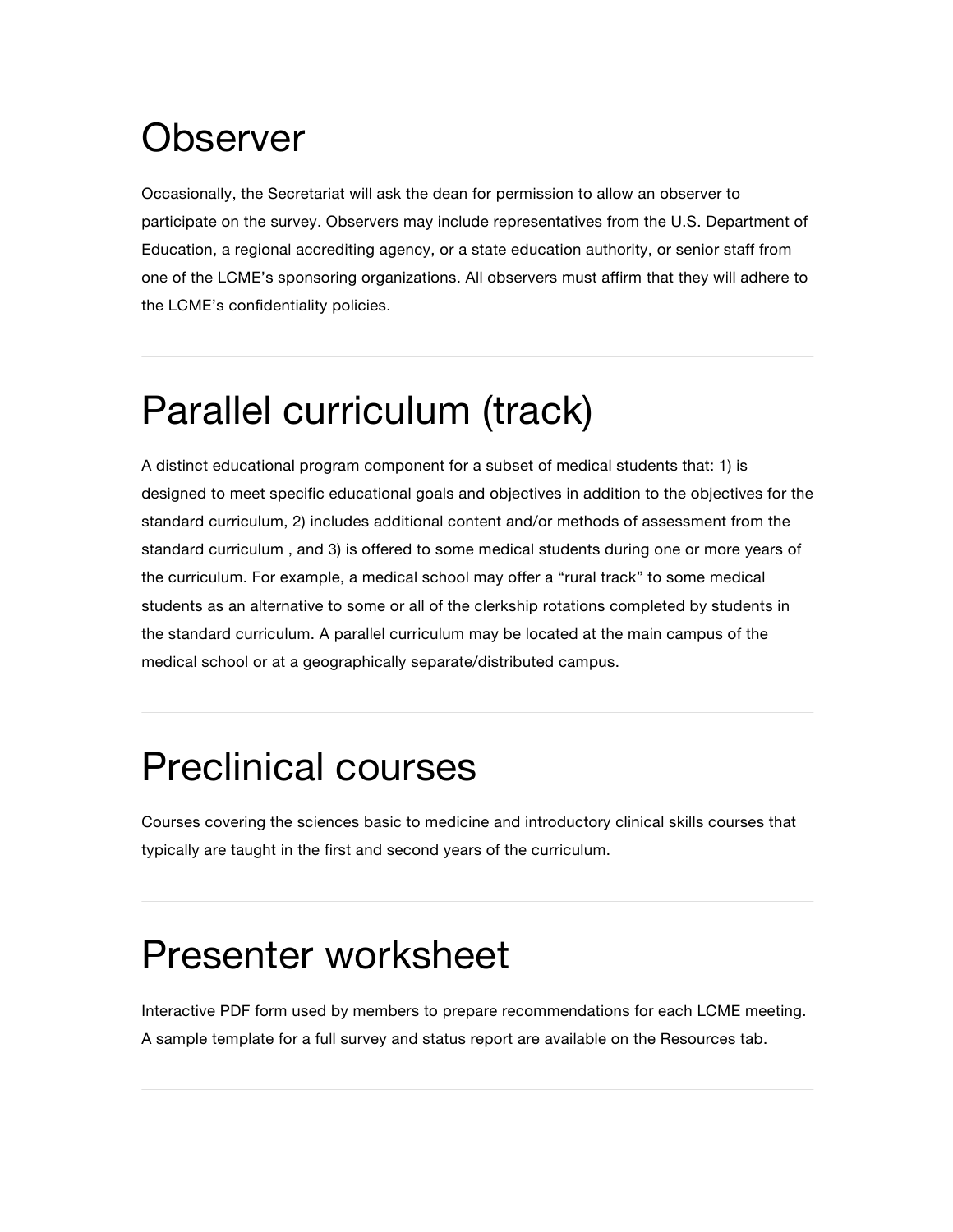## Program

Short for Medical Education Program. The LCME is a "programmatic accreditor," rather than an "institutional accreditor." This means that the LCME accredits the medical education program at a given institution, or medical school, rather than the school itself.

### Self-study summary report

The final self-study summary report is written by the self-study task force. It synthesizes and summarizes the work of its subcommittees. This requires a comprehensive evaluation of the subcommittee reports to determine how individual components contribute to the ability of the program as a whole to achieve its aims and educate its students. The summary should be analytical, not simply descriptive.

### Self-study task force

The self-study task force. The self-study requires participation from all the constituencies of the medical education program. The ultimate responsibility for conducting the self-study and preparing the final self-study summary report rests with the self-study task force. The task force establishes its objectives, scope of study, data collection methods and timeline, and it recommends or appoints members of the various subcommittees. The task force reviews subcommittee reports and prepares the self-study summary report. The self-study task force should be broadly representative of the constituencies of the medical education program.

### Self-study task force subcommittees

Subcommittees are appointed by the self-study task force to prepare reports on specific areas. Each section of the database should be addressed by a subcommittee. Schools may wish to create additional subcommittees to review specific topics within the five major categories of accreditation standards, either to undertake a more detailed review or to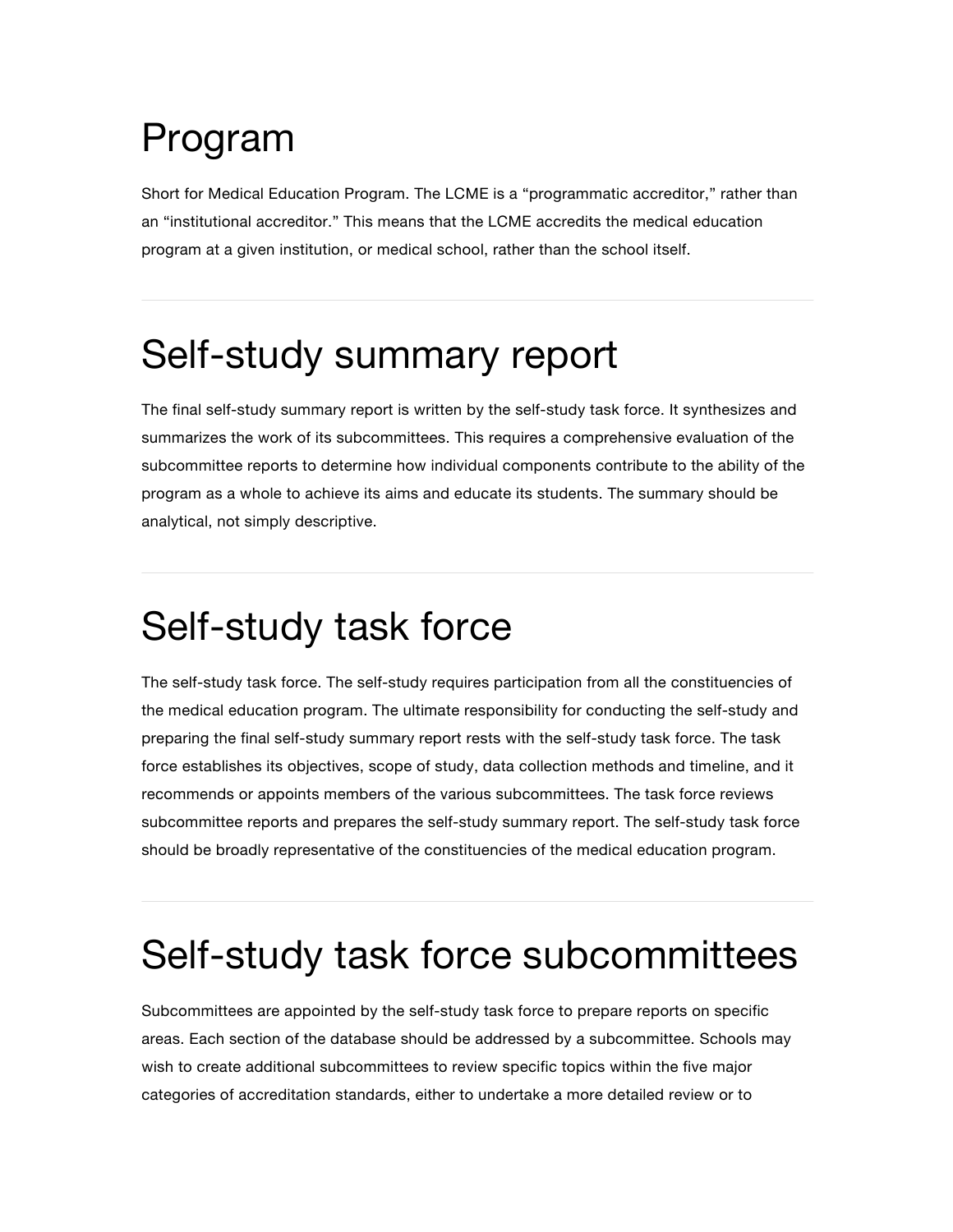accommodate distinctive institutional needs. Each subcommittee should have appropriate membership, including administrators, faculty members, and, where appropriate, students. It is helpful to have one or more members of the task force serving on each subcommittee in order to provide continuity and to facilitate communication. Each subcommittee should review the relevant portions of the database and respond to the questions included later in this guide. Subcommittees may need to collect other data germane to their areas of responsibility (e.g., strategic planning documents, benchmark data).

### Staff Visit Coordinator

The Staff Visit Coordinator is typically an experienced staff member. This individual manages the logistics of the survey visit, including hotel reservations, ground transportation, and restaurant recommendations. The Staff Visit Coordinator often manages the production and mailing of the completed Medical Education database. Prior to July 2012, this individual was known as the Survey Visit Coordinator.

#### Status report

A program may be asked to submit one or more status reports documenting steps taken to correct specific areas of noncompliance or to resolve areas deemed to be in compliance with a need for monitoring. Status reports are reviewed at the next regularly scheduled LCME meeting following their receipt and at the next CACMS meeting for Canadian schools. If the requested documentation in the status report is sufficiently complete, the LCME may take an accreditation action as described previously, with or without additional follow-up. If the documentation is inadequate (either because requested information was not provided or the information provided was insufficiently detailed or ambiguous), the LCME will defer action pending receipt of additional or clarifying information for consideration at the next LCME meeting.

### Team Chair